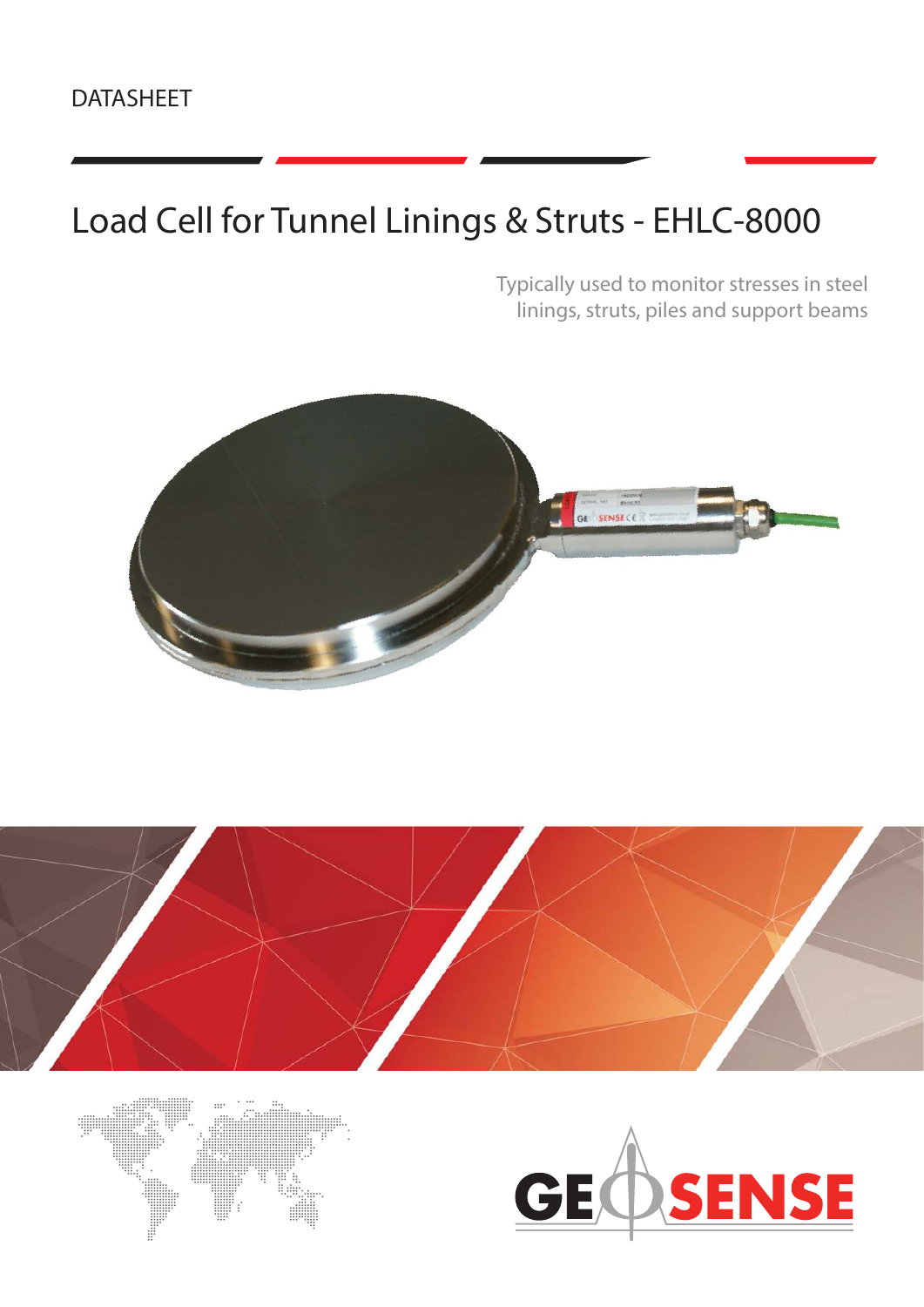### Load Cell for Tunnel Linings & Struts - EHLC-8000

### Overview





This consists of a sensitive pressure pad formed by joining two stiff steel discs at their periphery. The void inside the cell is filled with de-aired fluid. When load is applied to the cell the pressure of the inside liquid changes. The changes in pressure correspond directly to the load applied.

The pressure in the loads cell is measured by a resistance transducer.

Mounting surfaces should be flat and parallel for optimum performance and the use of very stiff bearing plates and load distribution plates is recommended. Electric cable connects the load cells to a suitable remote readout system.

This model of load cells is used to monitor stresses in steel linings, struts, piles and support beams.

#### APPLICATIONS

| Measurement of load acting on:      |  |  |  |  |  |
|-------------------------------------|--|--|--|--|--|
| Steel lining in tunnel construction |  |  |  |  |  |

Struts in big open excavation

Pile testing

#### FEATURES

Specially designed for steel linings and struts

High strength steel construction

Load distribution plates available

Proven long-term accuracy

Accommodates eccentric loading

Multiple gauge system

Data logger compatible

Available with plug connector or cable

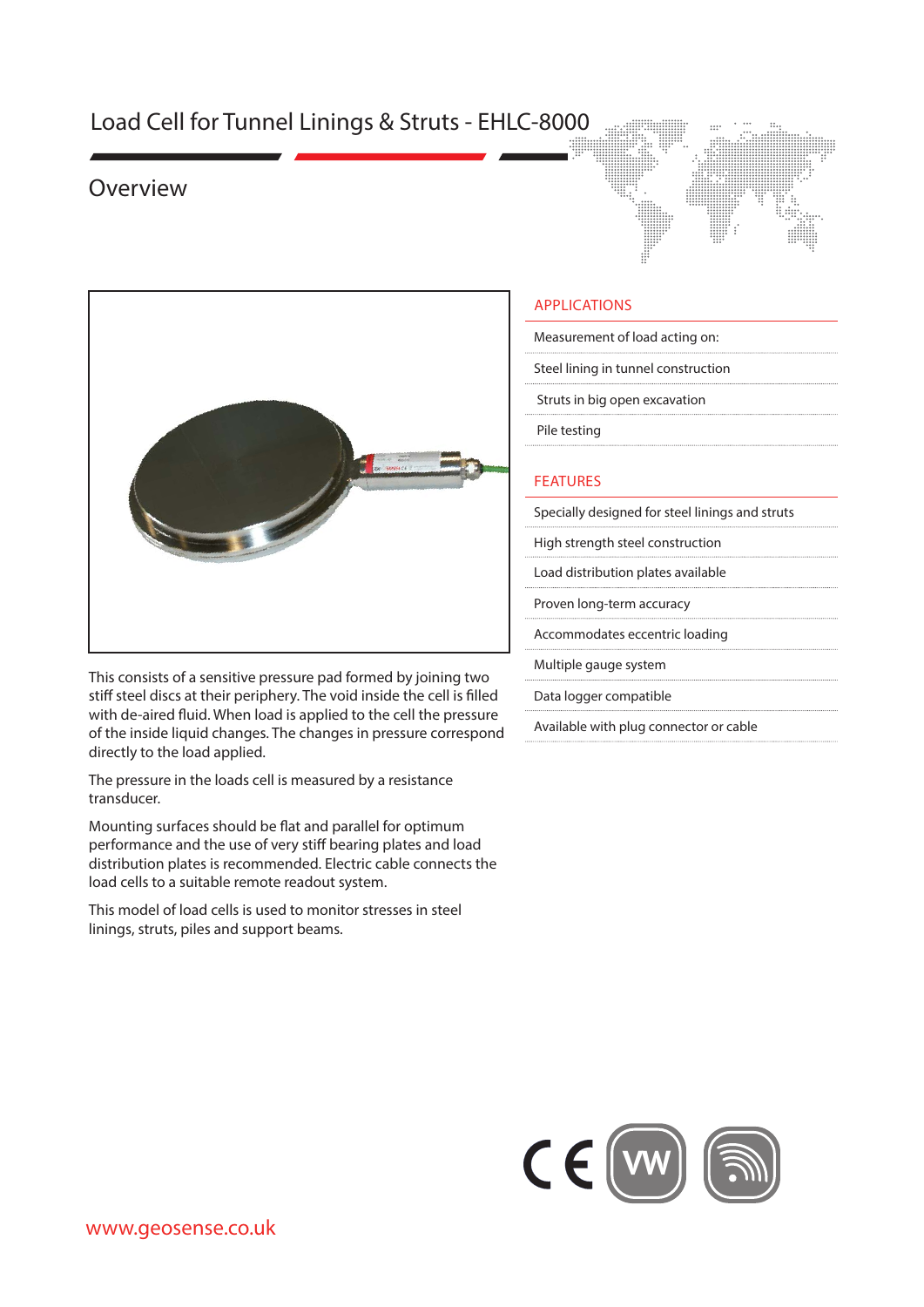### Load Cell for Tunnel Linings & Struts - EHLC-8000

## Specifications

| <b>LOAD CELL</b>                  |                                   |
|-----------------------------------|-----------------------------------|
| Measuring range                   | 1,900 & 3,000 kN                  |
| Accuracy                          | $>1\%$ FS                         |
| Linearity                         | $+/-0.25%$ FS                     |
| Nominal sensitivity               | 2.0 mV/V +/-0.1%                  |
| Signal output                     | 4-20 mA (current loop)            |
| Cell plate                        | Sensitised with 16 strain gauges  |
| Repeatability                     | $> +/- 0.02\%$ FS                 |
| Admissible loads                  | 150% FS                           |
| Ultimate tensile strengths        | 300% FS                           |
| Protection class                  | <b>IP67</b>                       |
| Electrical power supply           | 8-32V DC                          |
| Material                          | Stainless steel                   |
| Operating temperature             | $-20^{\circ}$ C - $+80^{\circ}$ C |
| Maximum deflection under load     | $0.4$ mm                          |
| Insulation                        | $> 5,000$ m $\Omega$              |
| Temperature range                 | $-10^{\circ}$ C/+60 $^{\circ}$ C  |
| Temperature effect on sensitivity | $(5^{\circ}C) < \pm 0.005\%$ FS   |
|                                   |                                   |

#### CELL PLATE DIMENSIONS

| Capacity (kN)                   | OD (mm) | Height (mm) | Total length inc transducer (mm) |
|---------------------------------|---------|-------------|----------------------------------|
| 1.900                           | 220     | 40          | 360                              |
| 3.000                           | 270     | 40          | 410                              |
| <b>LOAD DISTRIBUTION PLATES</b> |         |             |                                  |
| 1.900                           | 200     | 30          |                                  |
| 3.000                           | 250     | 30          |                                  |
| <b>ORDERING INFORMATION</b>     |         |             |                                  |
| Capacity                        |         |             |                                  |
| Cable length                    |         |             |                                  |
| Readout                         |         |             |                                  |
| Load distribution plate         |         |             |                                  |
| Connectors                      |         |             |                                  |
|                                 |         |             |                                  |